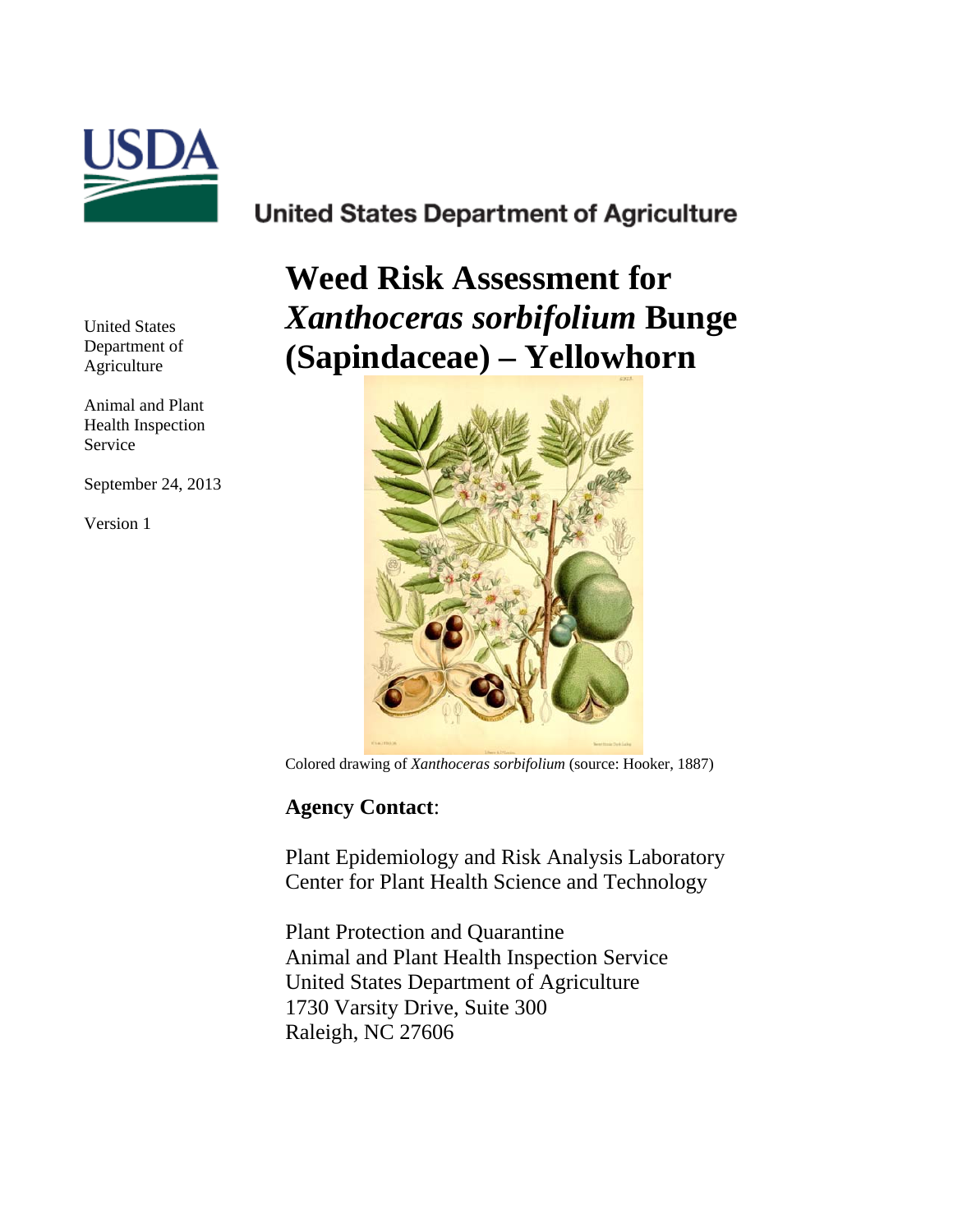| product that can directly or indirectly injure or cause damage to crops (including<br>nursery stock or plant products), livestock, poultry, or other interests of agriculture,<br>irrigation, navigation, the natural resources of the United States, the public health,<br>or the environment" (7 U.S.C. § 7701-7786, 2000). We use weed risk assessment<br>(WRA)—specifically, the PPQ WRA model (Koop et al., 2012)—to evaluate the<br>risk potential of plants, including those newly detected in the United States, those<br>proposed for import, and those emerging as weeds elsewhere in the world.                                                                                           |
|------------------------------------------------------------------------------------------------------------------------------------------------------------------------------------------------------------------------------------------------------------------------------------------------------------------------------------------------------------------------------------------------------------------------------------------------------------------------------------------------------------------------------------------------------------------------------------------------------------------------------------------------------------------------------------------------------|
| Because the PPQ WRA model is geographically and climatically neutral, it can be<br>used to evaluate the baseline invasive/weed potential of any plant species for the<br>entire United States or for any area within it. As part of this analysis, we use a<br>stochastic simulation to evaluate how much the uncertainty associated with the<br>analysis affects the model outcomes. We also use GIS overlays to evaluate those<br>areas of the United States that may be suitable for the establishment of the plant.<br>For more information on the PPQ WRA process, please refer to the document,<br>Background information on the PPQ Weed Risk Assessment, which is available<br>upon request. |
| Xanthoceras sorbifolium Bunge. - Yellowhorn                                                                                                                                                                                                                                                                                                                                                                                                                                                                                                                                                                                                                                                          |
| <b>Species</b> Family: Sapindaceae                                                                                                                                                                                                                                                                                                                                                                                                                                                                                                                                                                                                                                                                   |
| <b>Information</b> Synonyms: None. It is often mistakenly referred to as Xanthoceras sorbifolia in the<br>literature (NRCS, 2013).                                                                                                                                                                                                                                                                                                                                                                                                                                                                                                                                                                   |
| Initiation: On February 21, 2012, Marilyn Jordan with The Nature Conservancy of<br>New York requested we assess this species because it may be cultivated in the<br>United States as a biofuel (Jordan, 2012).                                                                                                                                                                                                                                                                                                                                                                                                                                                                                       |
| Foreign distribution: This species is native to northern China and South Korea<br>(MBG, 2013; NGRP, 2013). It has been introduced to Australia, France,<br>Hungary, and the United Kingdom (Botond and Zoltan, 2004; Hooker, 1887;<br>Randall, 2007), but we found no evidence it has become naturalized in these<br>countries.                                                                                                                                                                                                                                                                                                                                                                      |
| U.S. distribution and status: Other than one record in The North American Plant<br>Atlas (Kartesz, 2013), we found no evidence that this species is escaped or<br>naturalized in the United States (e.g., eFloras, 2013; WTU, 2013). The record in<br>the Plant Atlas is somewhat misleading as it does not reflect a naturalized or<br>casual occurrence; rather, it is a single mature tree that is possibly a relic from<br>cultivation at a former home site (Old, 2013). Xanthoceras sorbifolium has been                                                                                                                                                                                       |
|                                                                                                                                                                                                                                                                                                                                                                                                                                                                                                                                                                                                                                                                                                      |

 1 "WRA area" is the area in relation to which the weed risk assessment is conducted [definition modified from that for "PRA area" (IPPC, 2012).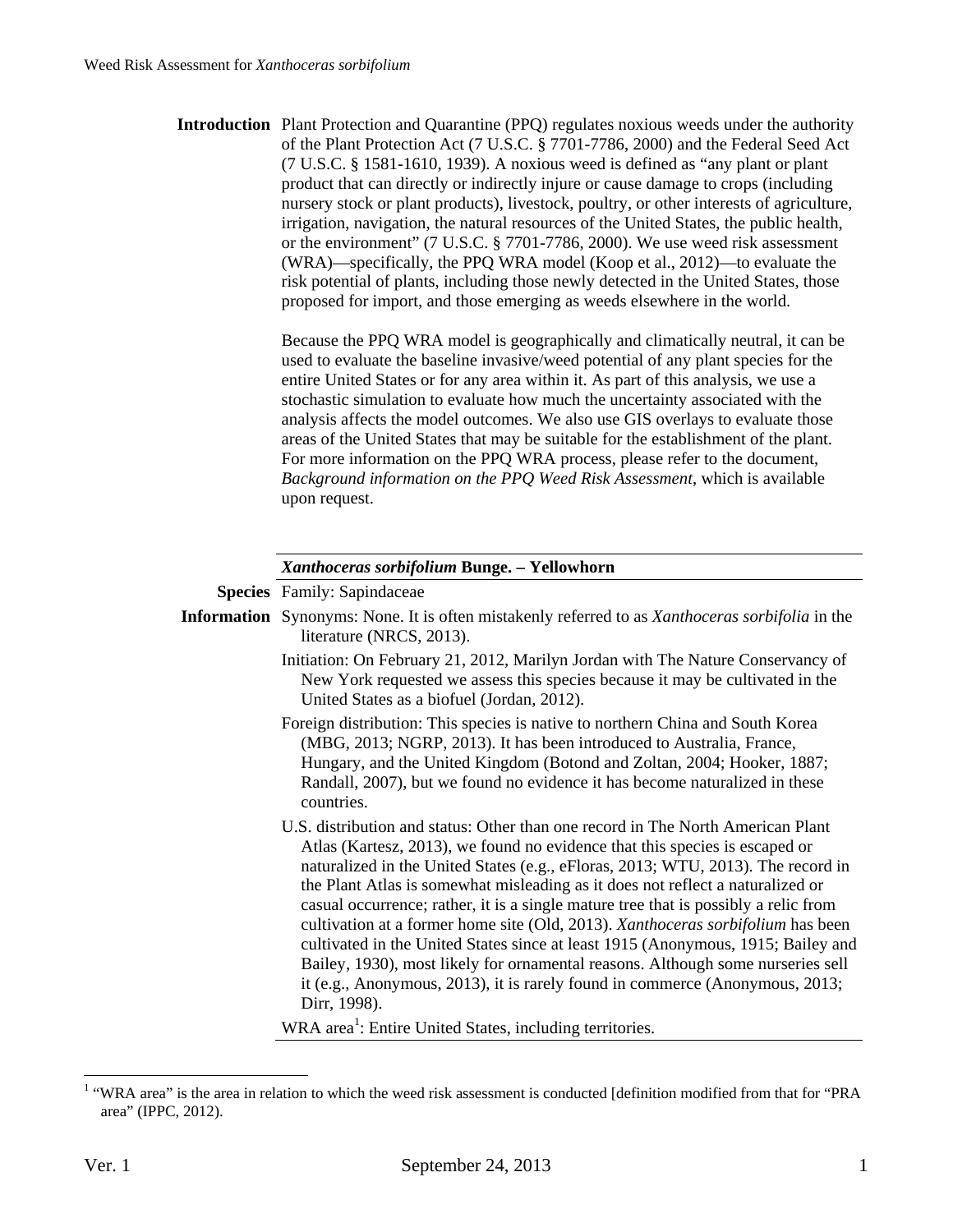1. *Xanthoceras sorbifolium* analysis **Establishment/Spread**  We found little evidence that *Xanthoceras sorbifolium* is capable of becoming Potential invasive. This species is slow growing (Anonymous, 1915; Dave's Garden, 2013), has low fertility (Hou et al., 2009; Yao et al., 2013; Zhou and Liu, 2012), is selfincompatible (Zhou and Liu, 2012), and has limited dispersal potential (Appendix. A). Except for two questionable records indicating it is a casual alien (Botond and Zoltan, 2004; Kartesz, 2013), we found no evidence that it has escaped or naturalized beyond its native range. This species was introduced into Europe in the 1860s for cultivation (Hooker, 1887), and is reported only as a casual alien in one area (Botond and Zoltan, 2004). We had slightly above average uncertainty. Risk score  $= -6$  Uncertainty index  $= 0.24$ **Impact Potential** We found no evidence of impacts caused by this species. Because it has been in cultivation since at least the 1860s (Anonymous, 1915; Bailey and Bailey, 1930; Hooker, 1887), our uncertainty was low. Risk score  $= 1$  Uncertainty index  $= 0.06$ **Geographic Potential** Based on three climatic variables, we estimate that about 48 percent of the United States is suitable for the establishment of *X. sorbifolium* (Fig. 1). This predicted distribution is based on the species' known distribution elsewhere in the world and includes point-referenced localities and areas of occurrence. The map for *X. sorbifolium* represents the joint distribution of Plant Hardiness Zones 4-8, areas with 10-60 inches of annual precipitation, and the following Köppen-Geiger climate classes: steppe, and humid continental cool and warm summers. We had moderate to somewhat high uncertainty with this analysis because only two georeferenced point occurrences exist for this species in its native range (GBIF, 2013). Most of our evaluation was based on regional occurrences in northern provinces in China and in South Korea (MBG, 2013; NGRP, 2013; Zhengyi et al., 2013). *Xanthoceras sorbifolium* grows in arid and semi-arid temperate regions (Zhou and Liu, 2012) and occurs in forest and forest-prairie habitats (Kang et al., 2010). Some provinces in northern China have dry (0-10 inches annual precipitation), desert climates. We assumed *X. sorbifolium* does not naturally occur in these areas because this species does not appear to possess morphological adaptations (Zhengyi et al., 2013) for living in these extreme conditions. The U.S. area estimated in our analysis (Fig. 1) likely represents a conservative estimate as it only uses three climatic variables. Other environmental variables, such as soil and habitat type, may further limit the areas in which this species is likely to establish. **Entry Potential** We did not assess *X. sorbifolium*'s entry potential because this species is already present in the United States (Anonymous, 1915, 2013; Bailey and Bailey, 1930).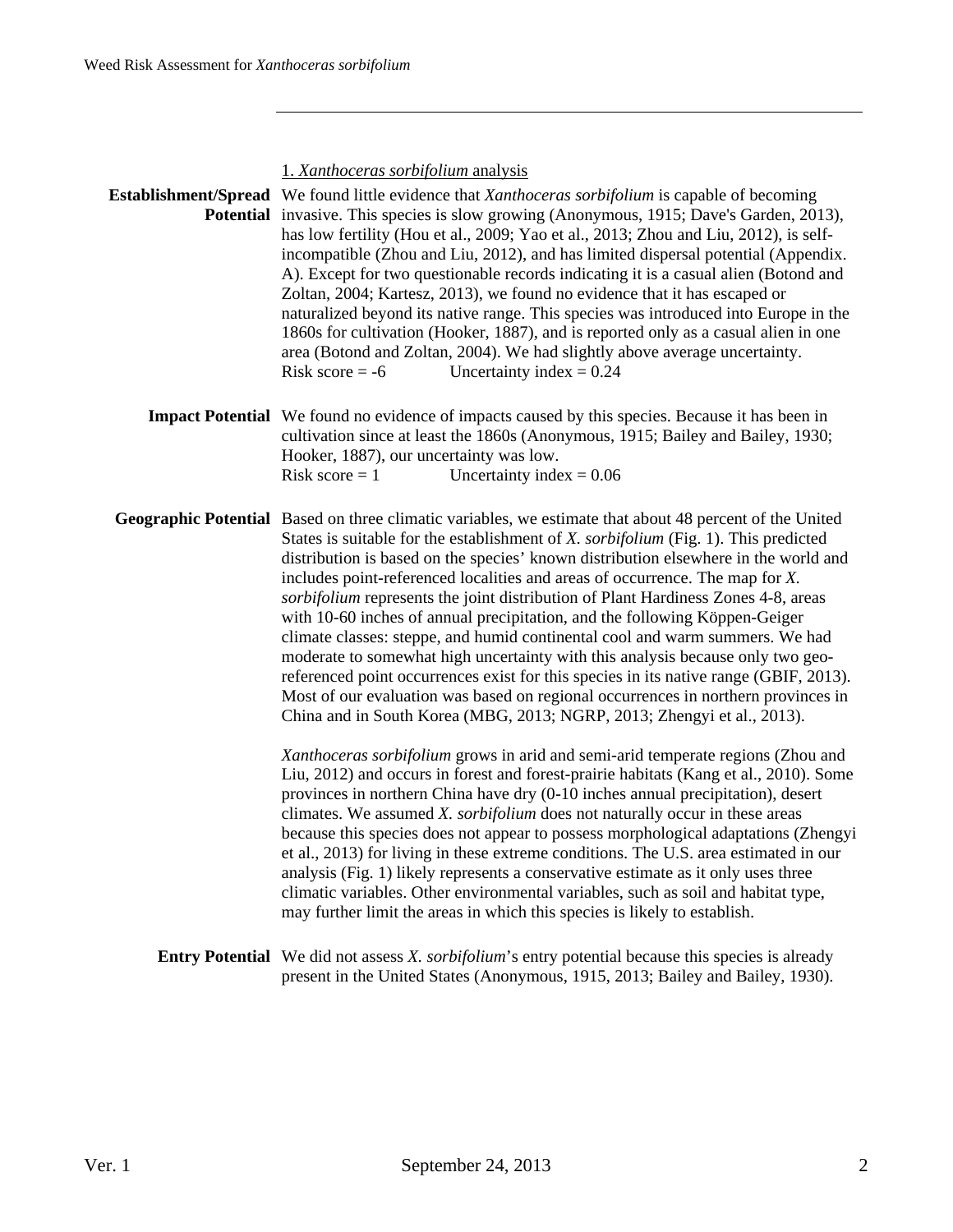



 2. Results and Conclusion Model Probabilities:  $P(Major\ Invader) = 0.7\%$  $P(Minor Invader) = 18.3%$  $P(Non- Invader) = 81.0\%$  $Risk Result = Low Risk$ Secondary Screening = Not Applicable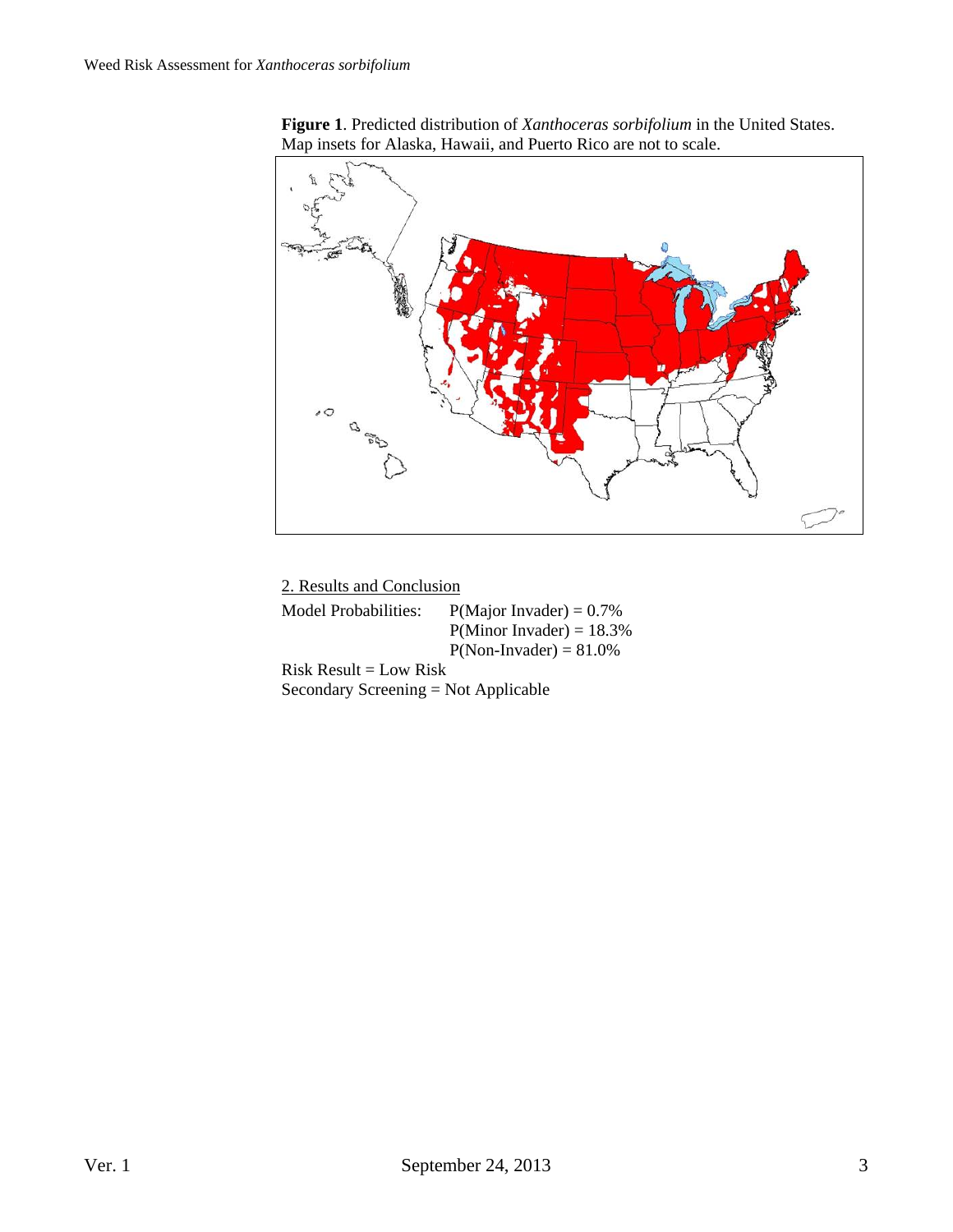



**Figure 3**. Monte Carlo simulation results (N=5,000) for uncertainty around the risk scores for *Xanthoceras sorbifolium<sup>a</sup>*.



contains 50 percent of the outcomes, the second 95 percent, and the largest 99 percent.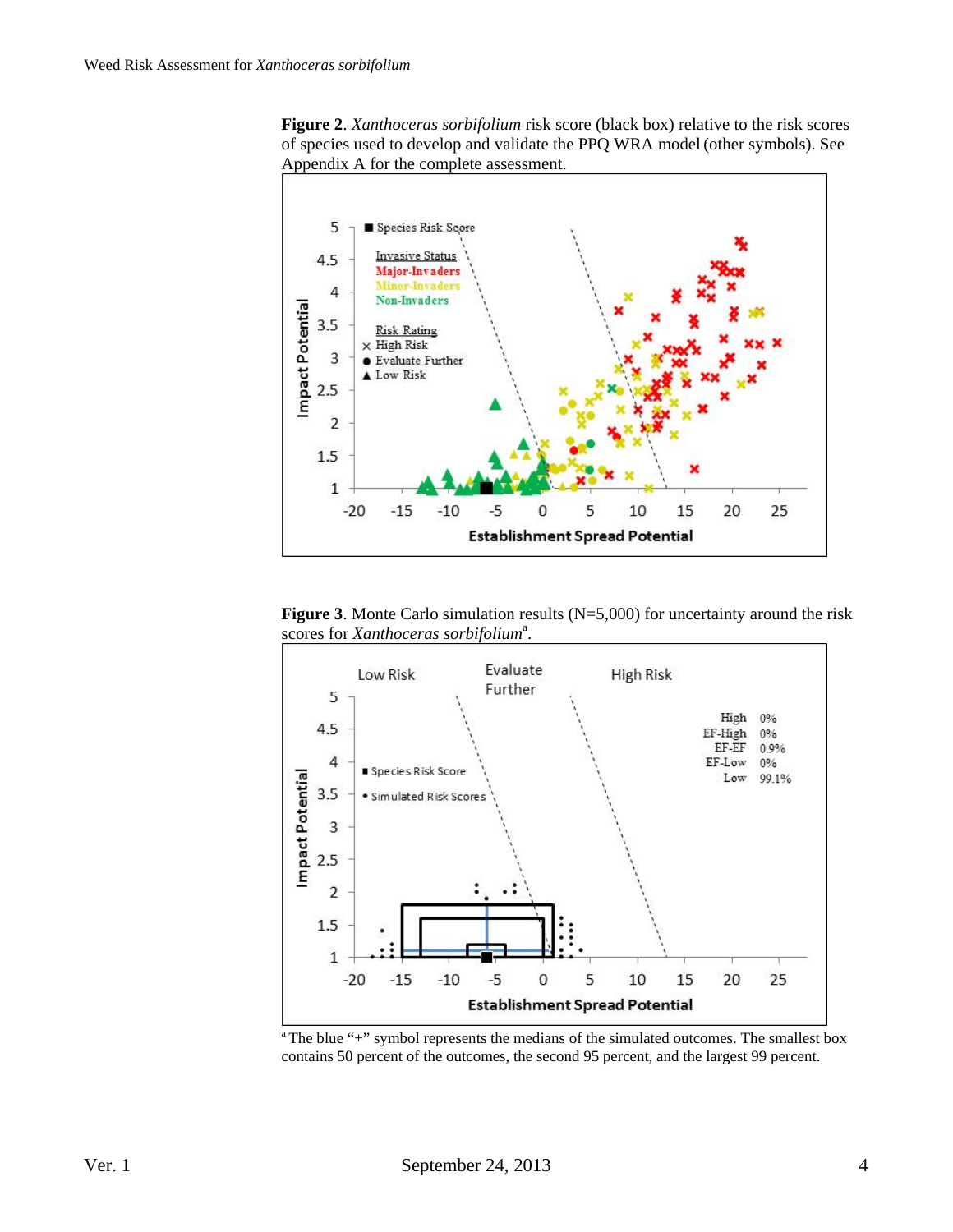## 3. Discussion

The result of the weed risk assessment for *X. sorbifolium* is Low Risk (Fig. 2). Despite the limited information available on this species' biology, we are confident in our result (Fig. 3) because this species has been cultivated for over a hundred years (Anonymous, 1915; Hooker, 1887). *Xanthoceras sorbifolium* is cultivated in China for its seeds (Liu et al., 2010)., and is a potential biofuel species because of their rich oil content (Li et al., 2012; Li et al., 2013; Park et al., 2012; Yao et al., 2013). Some argue this species is not a good candidate for biodiesel production because of the low rates of fruit production (e.g., Hou et al., 2009).

## 4. Literature Cited

- 7 U.S.C. § 1581-1610. 1939. The Federal Seed Act, Title 7 United States Code § 1581-1610.
- 7 U.S.C. § 7701-7786. 2000. Plant Protection Act, Title 7 United States Code § 7701-7786.
- Anonymous. 1915. Flowering plants for St. Louis. Missouri Botanical Garden Bulletin 3(10):126-134.
- Anonymous. 2013. *Xanthoceras sorbifolium*. Digging Dog Nursery. Last accessed August 14, 2013, http://www.diggingdog.com/pages2/plantpages.php/s-0721.
- Bailey, L. H., and E. Z. Bailey. 1930. Hortus: A Concise Dictionary of Gardening, General Horticulture and Cultivated Plants in North America. The MacMillan Company, New York. 352 pp.
- Botond, M., and B.-D. Zoltan (eds.). 2004. Biologiai Invaziok Magyarorszagon: Ozonnovenyek [Biological Invasions in Hungary: Invasive Plants]. TermészetBÚVÁR Alapítvány Kiadó, Budapest. 409 pp.
- Chai, C. S., J. Lu, G. J. Cai, S. Y. Wang, J. L. Qi, Z. T. Wang, and R. Xue. 2013. Fruit phenotypic diversity and variation of *Xanthoceras sorbifolia* artificial population [Abstract]. Forest Research [Beijing] 26(2):181-191.
- Dave's Garden. 2013. Plant files database. Dave's Garden.
- http://davesgarden.com/guides/pf/go/1764/. (Archived at PERAL). Dirr, M. A. 1998. Manual of Woody Landscape Plants: Their Identification,
- Ornamental Characteristics, Culture, Propagation and Uses (5th ed.). Stipes Publishing, Champaign, IL. 1187 pp.
- eFloras. 2013. Electronic Floras, online database. Missouri Botanical Garden, St. Louis, MO and Harvard University Herbaria, Cambridge, MA. http://www.efloras.org. (Archived at PERAL).
- GBIF. 2013. GBIF, Online Database. Global Biodiversity Information Facility (GBIF). http://data.gbif.org/welcome.htm. (Archived at PERAL).
- Guo, Y., W. Zhang, J. He, J. Zhou, and H. Yu. 2012. Effects of water stress and seed mass on germination and antioxidative enzymes of *Xanthoceras sorbifolia*. African Journal of Biotechnology 11(18):4187-4195.
- Harrington, M. G., K. J. Edwards, S. A. Johnson, M. W. Chase, and P. A. Gadek. 2005. Phylogenetic inference in sapindaceae sensu lato using plastid matK and rbcL DNA sequences. Systematic Botany 30(2):366-382.
- Heap, I. 2013. The international survey of herbicide resistant weeds. Weed Science Society of America. www.weedscience.com. (Archived at PERAL).
- Heide-Jorgensen, H. S. 2008. Parasitic Flowering Plants. Brill, Leiden, The Netherlands. 438 pp.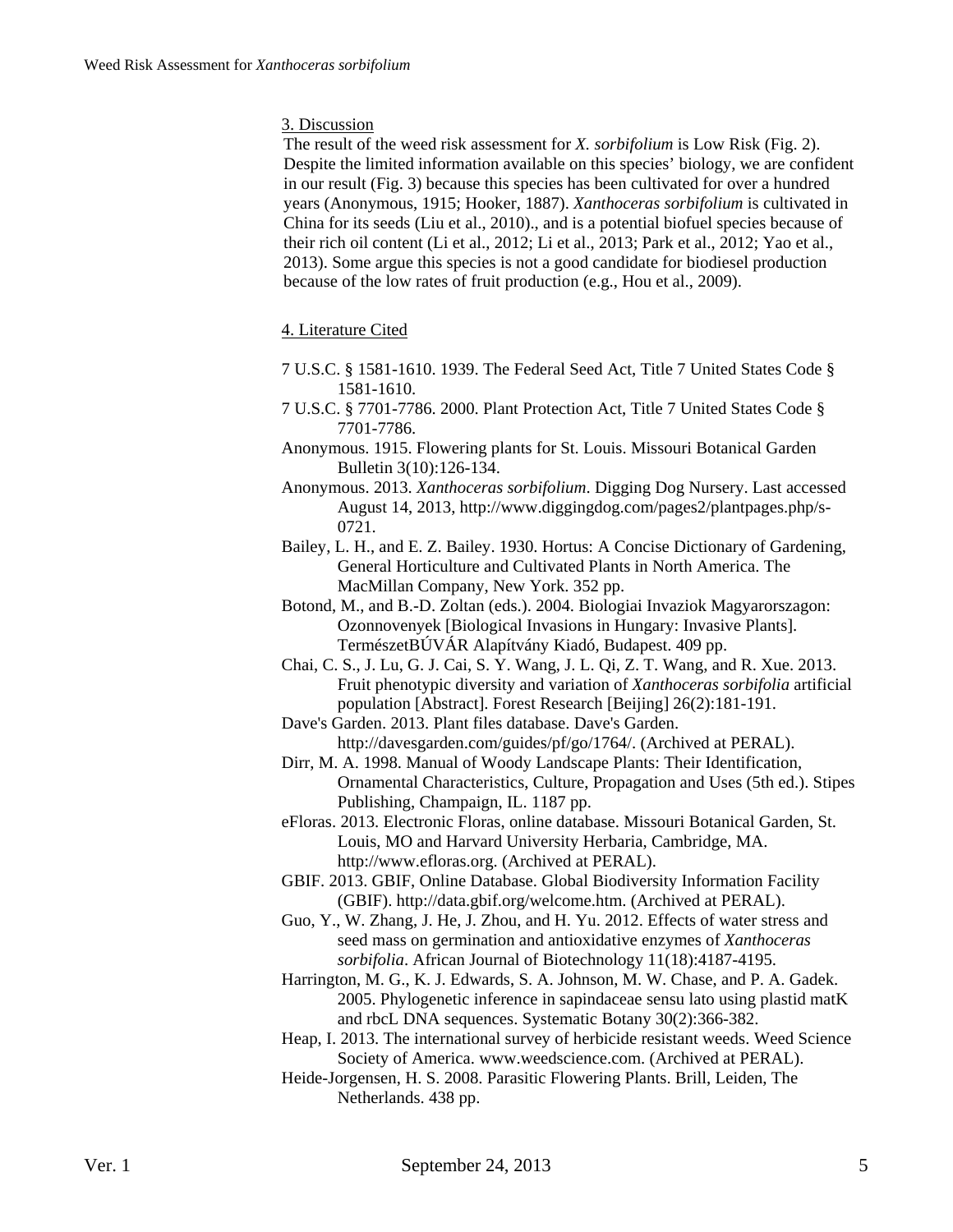- Hooker, J. D., Sir. 1887. *Xanthoceras sorbifolia*: Native of North China. Curtis's Botanical Magazine 113(Series 3):tab. 6923.
- Hou, Y. K., S. Y. Liu, L. Huang, and H. J. Zhou. 2009. Selection and evaluation of Bio-diesel tree species in China [Abstract]. Forest Research 22(1):7-13.
- IPPC. 2012. International Standards for Phytosanitary Measures No. 5: Glossary of Phytosanitary Terms. Food and Agriculture Organization of the United Nations, Secretariat of the International Plant Protection Convention (IPPC), Rome, Italy.
- Jordan, M. 2012. Weed risk assessment: More species for PPQ WRA? Personal communication to A. Koop on February 21, 2012, from Marilyn Jordan, Senior Conservation Scientist, The Nature Conservancy on Long Island.
- Kang, Y., B. Kang, J. Liu, W. Li, and Z. Ji. 2010. Structure and species diversity of *Xanthoceras sorbifolia* community in the Loess Plateau of North Shaanxi [Abstract]. Shengtai Xuebao/ Acta Ecologica Sinica 30(16):4328-4339.
- Kartesz, J. 2013. The Biota of North America Program (BONAP). North American Plant Atlas. http://www.bonap.org/MapSwitchboard.html. (Archived at PERAL).
- Koop, A., L. Fowler, L. Newton, and B. Caton. 2012. Development and validation of a weed screening tool for the United States. Biological Invasions 14(2):273-294.
- Li, J., Y.-J. Fu, X.-J. Qu, W. Wang, M. Luo, C.-J. Zhao, and Y.-G. Zu. 2012. Biodiesel production from yellow horn (*Xanthoceras sorbifolia* Bunge.) seed oil using ion exchange resin as heterogeneous catalyst. Bioresource Technology 108(0):112-118.
- Li, J., Y. G. Zu, M. Luo, C. B. Gu, C. J. Zhao, T. Efferth, and Y. J. Fu. 2013. Aqueous enzymatic process assisted by microwave extraction of oil from yellow horn (*Xanthoceras sorbifolia* Bunge.) seed kernels and its quality evaluation. Food Chemistry 138(4):2152-2158.
- Liu, B., L. H. Wang, L. M. Yin, and Y. X. Mao. 2010. Seasonal variation and resorption characteristics of leaf N, P, and K in two aged *Xanthoceras sorbifolia* plantations [Abstract]. Chinese Journal of Ecology 29(7):1270- 1276.
- Ma, L. P., L. H. Wang, L. M. Yin, B. Liu, and W. Chen. 2008. Biology and phenology of *Xanthoceras sorbifolia* in Wudan area [Abstract]. Chinese Journal of Applied Ecology 19(12):2583-2587.
- Mabberley, D. J. 2008. Mabberley's Plant-Book: A Portable Dictionary of Plants, their Classification and Uses (3rd edition). Cambridge University Press, New York. 1021 pp.
- MBG. 2013. Tropicos Database. Missouri Botanical Garden (MBG). http://www.tropicos.org/Home.aspx. (Archived at PERAL).
- NGRP. 2013. Germplasm Resources Information Network (GRIN). United States Department of Agriculture, Agricultural Research Service, National Genetic Resources Program (NGRP). http://www.ars-grin.gov/cgibin/npgs/html/index.pl?language=en. (Archived at PERAL).
- Nickrent, D. 2009. Parasitic plant classification. Southern Illinois University Carbondale, Carbondale, IL. Last accessed June 12, 2009, http://www.parasiticplants.siu.edu/ListParasites.html.
- NRCS. 2013. The PLANTS Database. United States Department of Agriculture, Natural Resources Conservation Service (NRCS), The National Plant Data Center. http://plants.usda.gov/cgi\_bin/. (Archived at PERAL).
- Old, R. 2013. Your record of *Xanthoceras sorbifolium* Personal communication to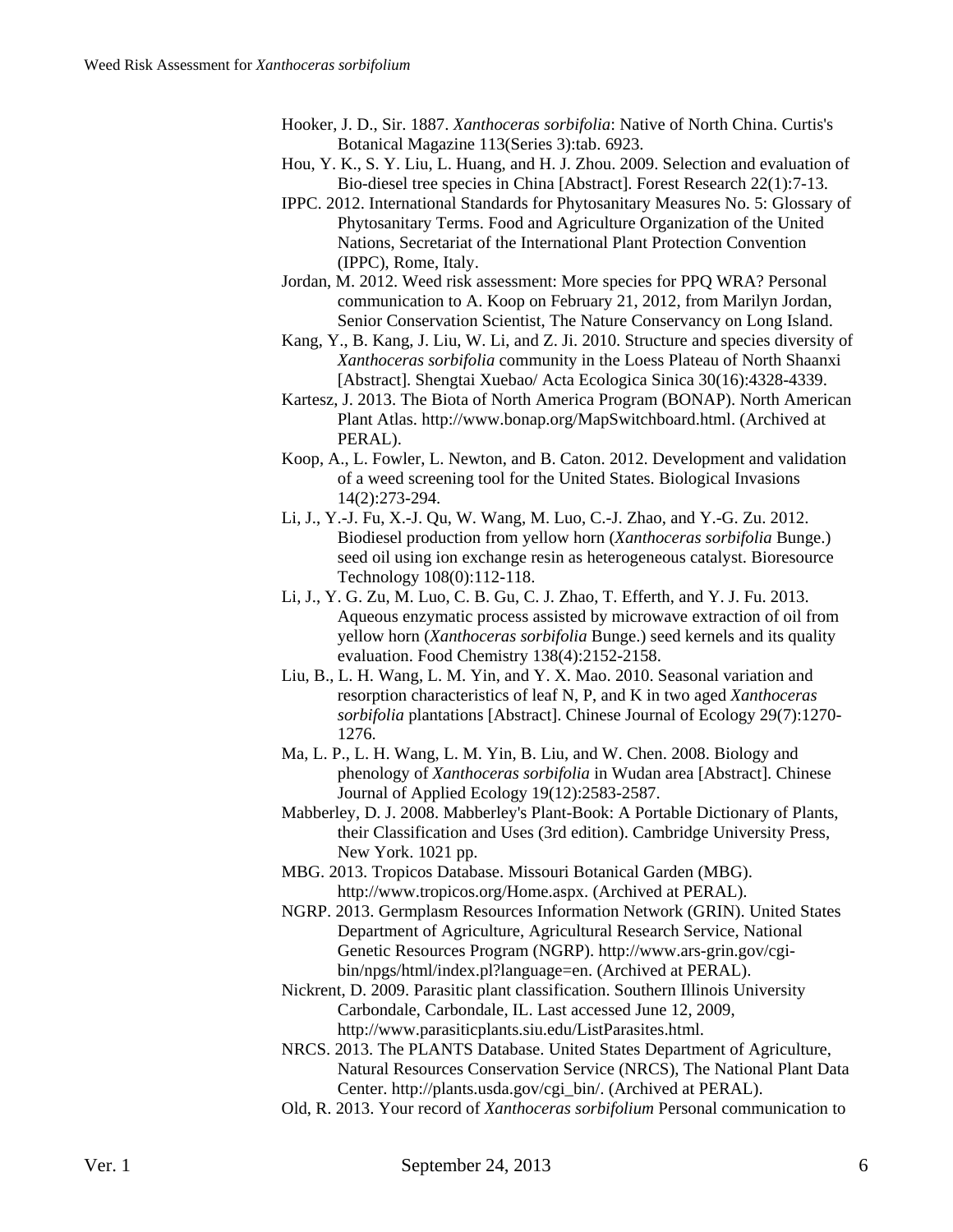A. Koop on September 6, 2013, from Richard Old (weed scientist).

- Park, Y. H., K. Y. Lee, S. Y. Hong, H. Y. Kim, N. K. Heo, and K. H. Kim. 2012. A study on physiochemical characteristics of *Xanthoceras sorbifolia* seeds oil [Abstract]. Journal of the Korean Society of Food Science and Nutrition 41(12):1747-1752.
- Randall, J. M. 2007. The Introduced Flora of Australia and its Weed Status. CRC for Australian Weed Management, Department of Agriculture and Food, Western Australia, Australia. 528 pp.
- Stapanian, M. A., and C. C. Smith. 1986. How Fox Squirrels Influence the Invasion of Prairies by Nut-Bearing Trees. Journal of Mammalogy 67(2):326-332.
- Wang, C., D. M. Wang, Y. H. Li, Y. Zhang, and W. H. Lai. 2013. Introduction experiment of bio-energy plant *Xanthoceras sorbifolia* in the gully region of the loess tableland residue in Shanxi Province, northern China [Abstract]. Beijing Linye Daxue Xuebao/Journal of Beijing Forestry University 35(3):90-96.
- WTU. 2013. Herbarium Database. The University of Washington (WTU). http://www.burkemuseum.org/herbarium. (Archived at PERAL).
- Yao, Z. Y., J. H. Qi, and L. M. Yin. 2013. Biodiesel production from *Xanthoceras sorbifolia* in China: Opportunities and challenges. Renewable and Sustainable Energy Reviews 24:57-65.
- Zhengyi, W., P. H. Raven, and H. Deyuan. 2013. Flora of China. Missouri Botanical Garden Press. http://flora.huh.harvard.edu/china/. (Archived at PERAL).
- Zhou, Q. Y., and G. S. Liu. 2012. The embryology of *Xanthoceras* and its phylogenetic implications. Plant Systematics and Evolution 298(2):457- 468.
- Zhou, Y., S. Gao, X. Zhang, H. Gao, Q. Hu, Y. Song, and Y. Jiao. 2012. Morphology and biochemical characteristics of pistils in the staminate flowers of yellow horn during selective abortion. Australian Journal of Botany 60(2):143-153.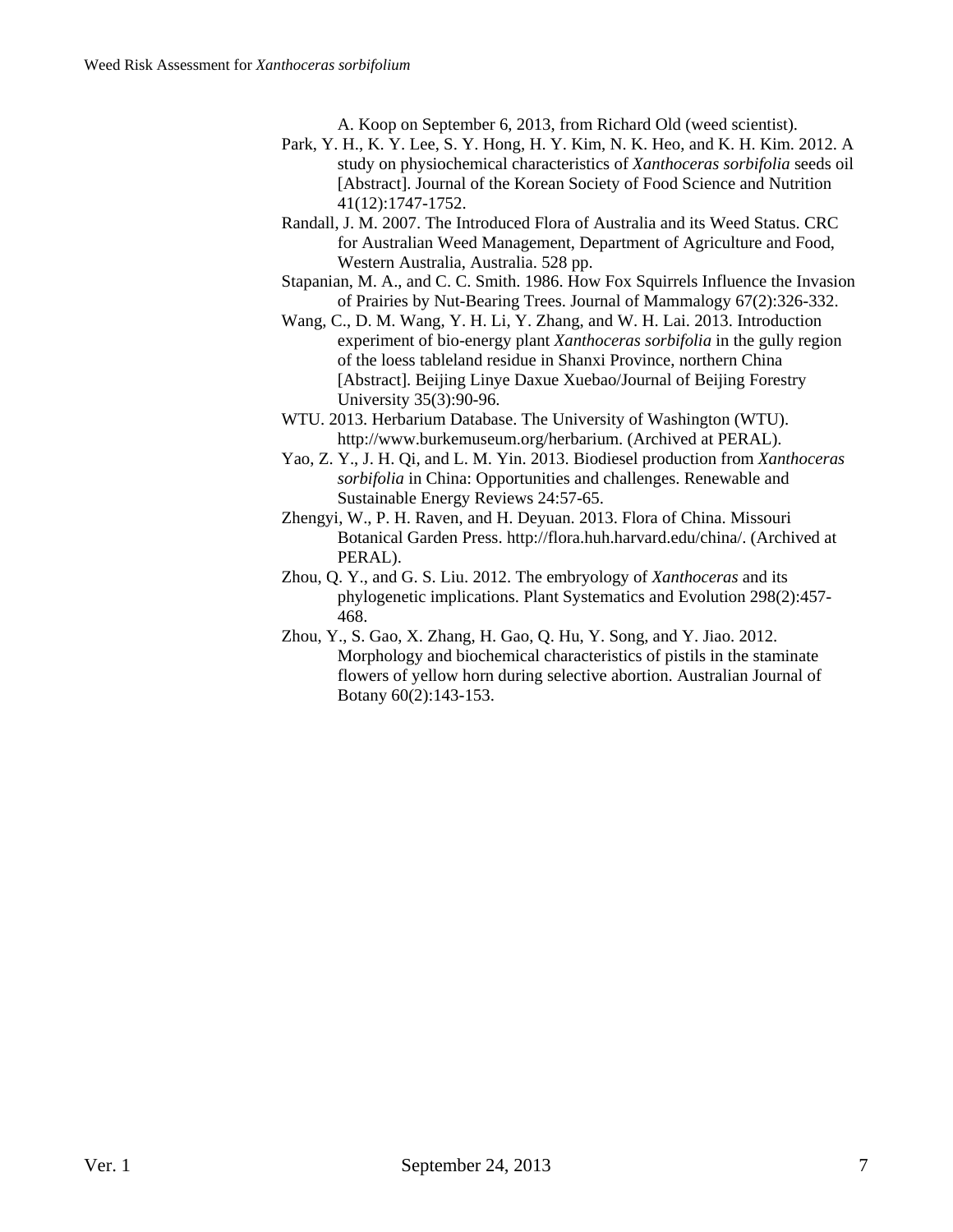**Appendix A**. Weed risk assessment for *Xanthoceras sorbifolium* Bunge (Sapindaceae). The following information came from the original risk assessment, which is available upon request (full responses and all guidance). We modified the information to fit on the page.

| <b>Question ID</b>                                       | Answer -                      | <b>Score</b>     | Notes (and references)                                                                                                                                                                                                                                                                                                                                                                                                                                                                                                                                                                                                                                                                                                                                                                                                                                                                                                                                                                                                                       |
|----------------------------------------------------------|-------------------------------|------------------|----------------------------------------------------------------------------------------------------------------------------------------------------------------------------------------------------------------------------------------------------------------------------------------------------------------------------------------------------------------------------------------------------------------------------------------------------------------------------------------------------------------------------------------------------------------------------------------------------------------------------------------------------------------------------------------------------------------------------------------------------------------------------------------------------------------------------------------------------------------------------------------------------------------------------------------------------------------------------------------------------------------------------------------------|
|                                                          | <b>Uncertainty</b>            |                  |                                                                                                                                                                                                                                                                                                                                                                                                                                                                                                                                                                                                                                                                                                                                                                                                                                                                                                                                                                                                                                              |
| ESTABLISHMENT/SPREAD POTENTIAL                           |                               |                  |                                                                                                                                                                                                                                                                                                                                                                                                                                                                                                                                                                                                                                                                                                                                                                                                                                                                                                                                                                                                                                              |
| ES-1 (Status/invasiveness<br>outside its native range)   | $d - high$                    | $\boldsymbol{0}$ | Native to northern China and South Korea (MBG, 2013;<br>NGRP, 2013). Introduced to Australia with no evidence of<br>naturalizing (Randall, 2007). Introduced to the United<br>Kingdom in the 1860's (Hooker, 1887) without evidence of<br>escape. "Occasionally appearing" in Hungary (Botond and<br>Zoltan, 2004), but we found no other evidence supporting this.<br>Xanthoceras sorbifolium is listed as an escaped or naturalized<br>exotic in Asotin County in Washington State (Kartesz, 2013),<br>but this record is based upon a mature tree that is possibly a<br>relic from cultivation at a former home site (Old, 2013). During<br>our literature review, we found no other evidence that this<br>species is escaped or naturalized in the United States (e.g.,<br>eFloras, 2013; WTU, 2013). We answered d (a casual) based<br>on the report from Hungary, but we are uncertain about this<br>species' status because we found no supporting evidence.<br>Alternate answers for the Monte Carlo simulation were "a" and<br>"b." |
| ES-2 (Is the species highly<br>domesticated)             | $n - negl$                    | $\boldsymbol{0}$ | This species is cultivated (Liu et al., 2010; NGRP, 2013).<br>Provenance trials are being conducted in China to select<br>genotypes best suited to grow in certain regions (Wang et al.,<br>2013). Variation and potential heredity of fruit and seed<br>characters are also being evaluated (Chai et al., 2013).<br>However, we found no evidence of breeding to reduce traits<br>associated with weed potential.                                                                                                                                                                                                                                                                                                                                                                                                                                                                                                                                                                                                                           |
| ES-3 (Weedy congeners)                                   | $n - low$                     | $\boldsymbol{0}$ | Xanthoceras sorbifolium is the only species in this genus<br>(Mabberley, 2008). This monotypic genus is not closely related<br>to any other species, and is typically considered a sister group<br>to all other Sapindaceae, Aceraceae, and Hippocastanaceae<br>(Harrington et al., 2005; Zhou and Liu, 2012). This precludes<br>comparison to other taxa.                                                                                                                                                                                                                                                                                                                                                                                                                                                                                                                                                                                                                                                                                   |
| ES-4 (Shade tolerant at some<br>stage of its life cycle) | $n - low$                     | $\boldsymbol{0}$ | We found no evidence. This species should be grown in full<br>sun (Dirr, 1998). Recommended for full sun and will tolerate<br>partial shade (Anonymous, 2013).                                                                                                                                                                                                                                                                                                                                                                                                                                                                                                                                                                                                                                                                                                                                                                                                                                                                               |
| ES-5 (Climbing or smothering<br>growth form)             | $n - negl$                    | $\boldsymbol{0}$ | A small to medium sized tree to 10 meters tall (Zhou and Liu,<br>2012).                                                                                                                                                                                                                                                                                                                                                                                                                                                                                                                                                                                                                                                                                                                                                                                                                                                                                                                                                                      |
| ES-6 (Forms dense thickets)                              | $\mathbf{n}$ - $\mathbf{mod}$ | $\boldsymbol{0}$ | We found no evidence.                                                                                                                                                                                                                                                                                                                                                                                                                                                                                                                                                                                                                                                                                                                                                                                                                                                                                                                                                                                                                        |
| ES-7 (Aquatic)                                           | $n - negl$                    | $\boldsymbol{0}$ | Not an aquatic, rather a shrub or small tree two to five meters<br>tall (Zhengyi et al., 2013; Zhou and Liu, 2012).                                                                                                                                                                                                                                                                                                                                                                                                                                                                                                                                                                                                                                                                                                                                                                                                                                                                                                                          |
| ES-8 (Grass)                                             | $n - negl$                    | $\boldsymbol{0}$ | Species is not a grass; rather it is in the Sapindaceae family<br>(Zhengyi et al., 2013; Zhou and Liu, 2012).                                                                                                                                                                                                                                                                                                                                                                                                                                                                                                                                                                                                                                                                                                                                                                                                                                                                                                                                |
| ES-9 (Nitrogen-fixing woody<br>plant)                    | $n - negl$                    | $\boldsymbol{0}$ | We found no evidence. Species is in the Sapindaceae (Zhengyi<br>et al., 2013), which is not known to contain nitrogen-fixing<br>species.                                                                                                                                                                                                                                                                                                                                                                                                                                                                                                                                                                                                                                                                                                                                                                                                                                                                                                     |
| ES-10 (Does it produce viable<br>seeds or spores)        | $y - negl$                    | $\mathbf{1}$     | Produces and propagated by seeds (Anonymous, 2013; Bailey<br>and Bailey, 1930; Guo et al., 2012).                                                                                                                                                                                                                                                                                                                                                                                                                                                                                                                                                                                                                                                                                                                                                                                                                                                                                                                                            |
| ES-11 (Self-compatible or<br>apomictic)                  | $n - low$                     | $-1$             | Male flowers and bisexual flowers on the same plant but not on<br>the same inflorescence (Zhengyi et al., 2013; Zhou et al.,                                                                                                                                                                                                                                                                                                                                                                                                                                                                                                                                                                                                                                                                                                                                                                                                                                                                                                                 |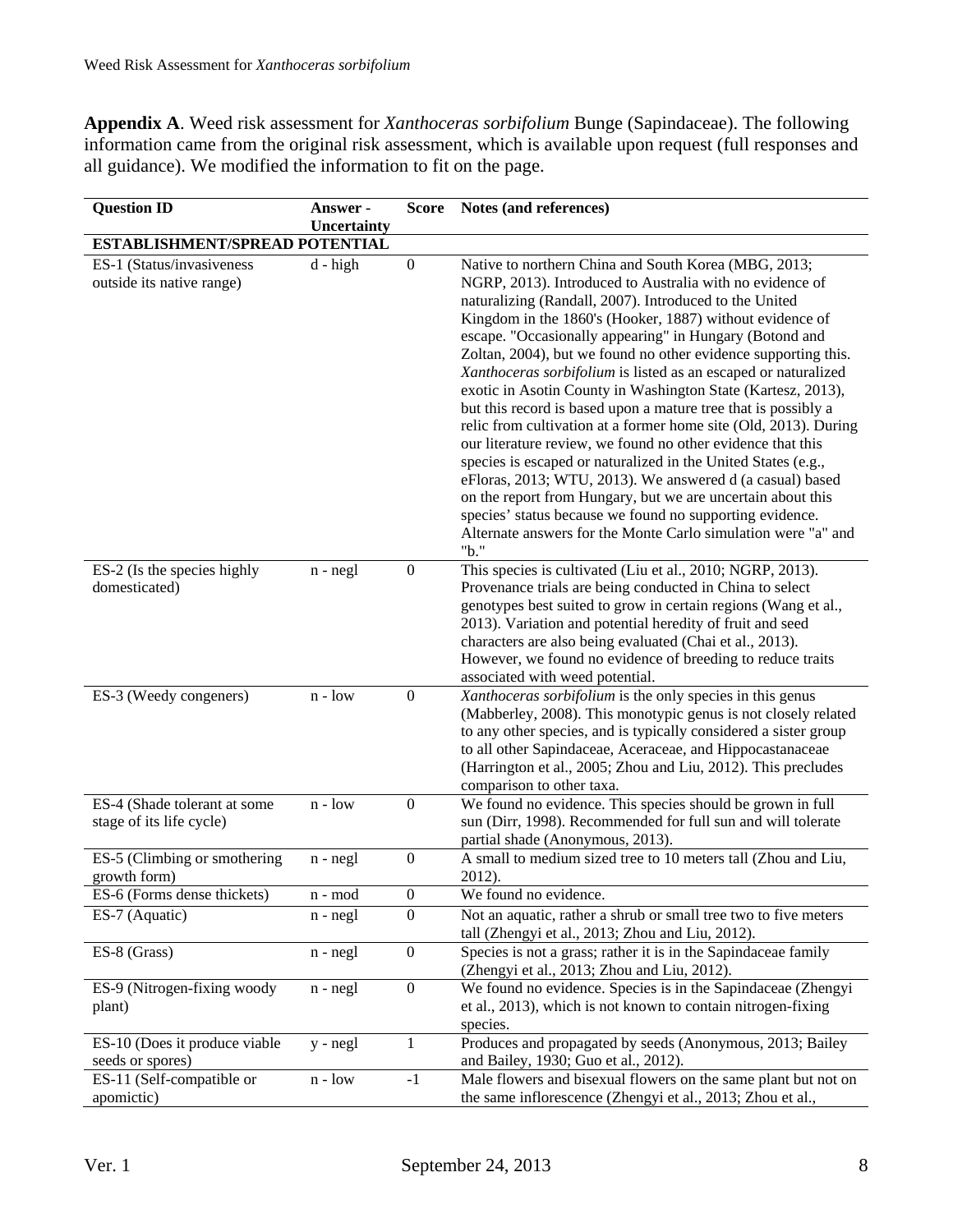| <b>Question ID</b>                                                                  | Answer -<br>Uncertainty | <b>Score</b>     | Notes (and references)                                                                                                                                                                                                                                                                                                                                                                                                                                                                                                                                                                                                                                                                                                                                                     |
|-------------------------------------------------------------------------------------|-------------------------|------------------|----------------------------------------------------------------------------------------------------------------------------------------------------------------------------------------------------------------------------------------------------------------------------------------------------------------------------------------------------------------------------------------------------------------------------------------------------------------------------------------------------------------------------------------------------------------------------------------------------------------------------------------------------------------------------------------------------------------------------------------------------------------------------|
|                                                                                     |                         |                  | 2012). Produces male flowers and hermaphrodite flowers<br>(Zhou and Liu, 2012). However, the bisexual flowers are<br>functionally female as 95 percent of the anthers do not dehisce<br>their mature pollen (Zhou and Liu, 2012; Zhou et al., 2012). In<br>a pollination experiment, fruit developing from self-pollination<br>wilted and dehisced after 7-14 days, due to late-acting ovarian<br>self-incompatibility (Zhou and Liu, 2012). Although we<br>consider this evidence as sufficient for negligible uncertainty,<br>because there is a report of "self set" fruit in garden (Dave's<br>Garden, 2013), we used low uncertainty.                                                                                                                                 |
| ES-12 (Requires special<br>pollinators)                                             | n - mod                 | $\boldsymbol{0}$ | "Flowers had nectar in the disk. Although bees and flies<br>occasionally visited the flowers, wind was the primary<br>pollination vector" (Zhou and Liu, 2012). It seems odd that a<br>species with showy flowers and that produces nectar would be<br>primarily pollinated by wind. In the United States where X.<br>sorbifolium has been introduced for cultivation, it is setting<br>fruit (Dave's Garden, 2013). Given that the species may be<br>pollinated by wind or perhaps bees, and that it is setting seed<br>outside of its native range without any reports of a specialized<br>pollinator, it seems unlikely that it requires specialized<br>pollinators. Consequently we answered no with moderate<br>uncertainty.                                          |
| ES-13 (Minimum generation<br>time)                                                  | $d - high$              | $-1$             | We found no definitive evidence other than that this species is<br>slow growing (Anonymous, 1915; Dave's Garden, 2013), and<br>that trees flower when they are small (Dave's Garden, 2013).<br>Given these anecdotal reports and that this species is a small to<br>medium sized tree, we answered "d" but with high uncertainty.<br>Alternate answers for the Monte Carlo simulation were both<br>"c."                                                                                                                                                                                                                                                                                                                                                                    |
| ES-14 (Prolific reproduction)                                                       | $n - low$               | $-1$             | Capsules contain 3 locules, each with several seeds (Zhengyi et<br>al., 2013). Occasionally seedlings are found under parent trees<br>(Anonymous, 2013). Few fruits are set because the number of<br>staminate flowers is much greater than hermaphrodite flowers<br>(Zhou et al., 2012). Low fruit set (Hou et al., 2009; Yao et al.,<br>2013). In one study, a small fraction (5 percent) of cross-<br>pollinated fruit developed normally and dehisced after 75 days,<br>producing 15-25 large black seeds (Zhou and Liu, 2012), 73<br>percent and 94 percent of flowers and fruit drop prematurely<br>(Ma et al., 2008). Although we have no quantitative estimates<br>of seed production per square meter, we are confident it is less<br>than 1000 per square meter. |
| ES-15 (Propagules likely to be<br>dispersed unintentionally by<br>people)           | n - mod                 | $-1$             | We found no evidence. Furthermore, given the size of the fruit<br>and seeds (Dirr, 1998), this seems unlikely.                                                                                                                                                                                                                                                                                                                                                                                                                                                                                                                                                                                                                                                             |
| ES-16 (Propagules likely to<br>disperse in trade as<br>contaminants or hitchhikers) | $n - low$               | $-1$             | We found no evidence. It does not seem likely that fruit or<br>seeds from this large-fruited species (Dirr, 1998) would<br>contaminate a commodity pathway.                                                                                                                                                                                                                                                                                                                                                                                                                                                                                                                                                                                                                |
| ES-17 (Number of natural<br>dispersal vectors)                                      | 1                       | $-2$             | Fruit and seed description for questions ES-17a through ES-<br>17e: Fruit is a thick-walled capsule 2 to 3 (4) inches in diameter<br>(Dirr, 1998). Fruit a capsule about 1.8 cm (Zhengyi et al.,<br>2013). Fruit contain 3 cells, each with several pea-sized seeds<br>(Dirr, 1998). Seeds without an aril (Zhou and Liu, 2012).                                                                                                                                                                                                                                                                                                                                                                                                                                           |
| ES-17a (Wind dispersal)                                                             | $n - negl$              |                  | We found no evidence. The large fruit and seeds of this species                                                                                                                                                                                                                                                                                                                                                                                                                                                                                                                                                                                                                                                                                                            |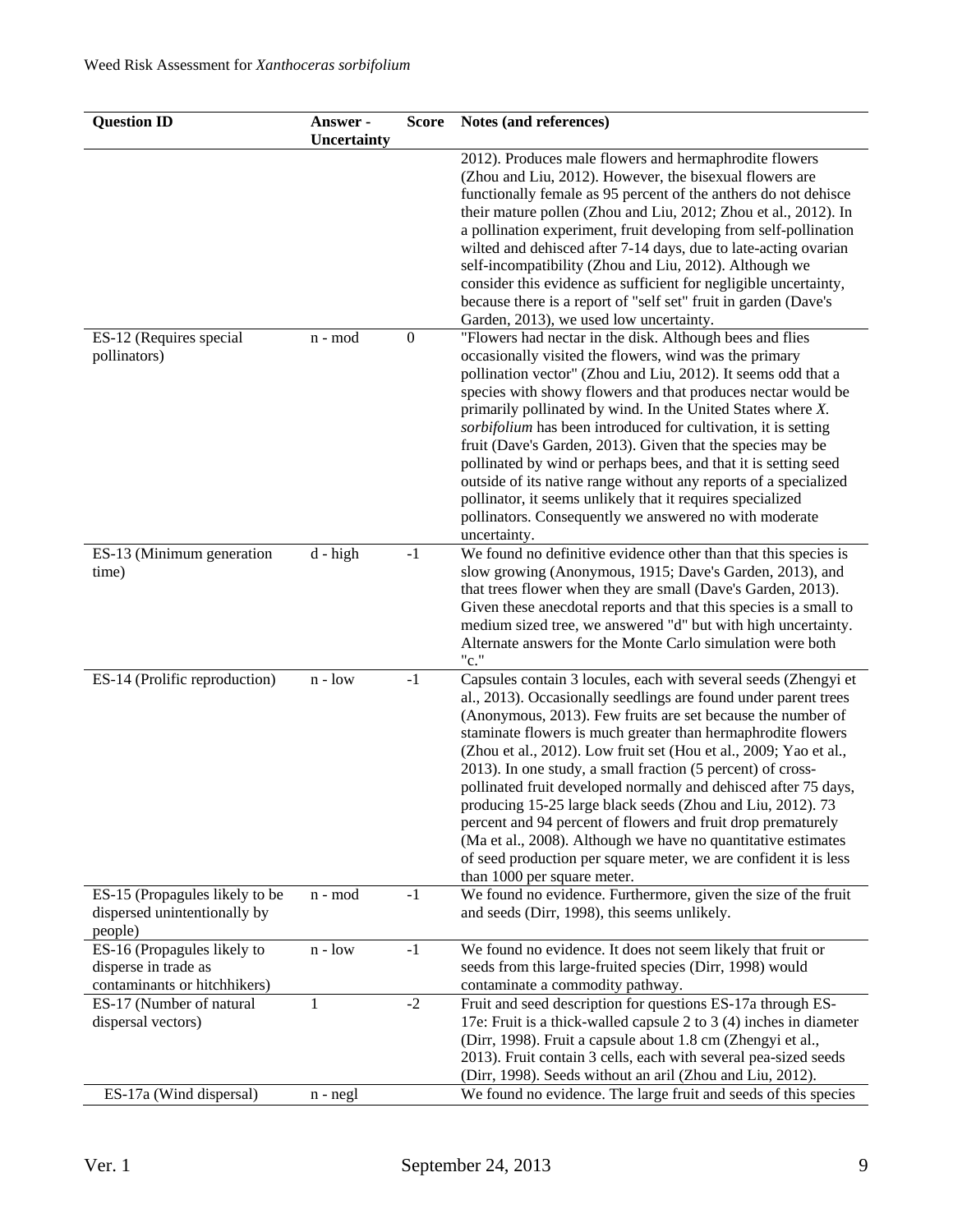| <b>Question ID</b>                                           | Answer -<br>Uncertainty | <b>Score</b>     | Notes (and references)                                                                                                            |
|--------------------------------------------------------------|-------------------------|------------------|-----------------------------------------------------------------------------------------------------------------------------------|
|                                                              |                         |                  | (Dirr, 1998; Zhengyi et al., 2013) are not adapted for wind                                                                       |
|                                                              |                         |                  | dispersal.                                                                                                                        |
| ES-17b (Water dispersal)                                     | $n - low$               |                  | We found no evidence. Furthermore, this species grows in                                                                          |
|                                                              |                         |                  | forest and forest-prairie habitats in arid and semi-arid temperate                                                                |
|                                                              |                         |                  | regions (Kang et al., 2010; Zhou and Liu, 2012) and does not                                                                      |
|                                                              |                         |                  | appear to be restricted to riparian habitats.                                                                                     |
| ES-17c (Bird dispersal)                                      | $n - negl$              |                  | We found no evidence. The fruit and seeds of this species are                                                                     |
|                                                              |                         |                  | unlikely to be dispersed by birds given their size and a lack<br>adaptations to attract birds (Dirr, 1998; Zhengyi et al., 2013). |
| ES-17d (Animal external                                      | $y - high$              |                  | One gardener commented that they thought squirrels may be                                                                         |
| dispersal)                                                   |                         |                  | taking the capsules (Dave's Garden, 2013). Given that squirrels                                                                   |
|                                                              |                         |                  | disperse other species of trees with similarly sized nuts                                                                         |
|                                                              |                         |                  | (Stapanian and Smith, 1986), answering yes but with high                                                                          |
|                                                              |                         |                  | uncertainty.                                                                                                                      |
| ES-17e (Animal internal                                      | $n - low$               |                  | We found no evidence and unlikely given that the large seeds                                                                      |
| dispersal)                                                   |                         |                  | would be damaged during mastication.<br>Unknown.                                                                                  |
| ES-18 (Evidence that a<br>$persistent (>1yr)$ propagule      | $? - max$               | $\boldsymbol{0}$ |                                                                                                                                   |
| bank (seed bank) is formed)                                  |                         |                  |                                                                                                                                   |
| ES-19 (Tolerates/benefits from                               | $? - max$               | $\boldsymbol{0}$ | Unknown.                                                                                                                          |
| mutilation, cultivation or fire)                             |                         |                  |                                                                                                                                   |
| ES-20 (Is resistant to some                                  | $n - low$               | $\boldsymbol{0}$ | We found no evidence and not listed by Heap (2013). Given                                                                         |
| herbicides or has the potential                              |                         |                  | that this species is not a weed and does not occur in                                                                             |
| to become resistant)                                         |                         |                  | environments where herbicides are heavily used (e.g., row                                                                         |
|                                                              |                         |                  | crops), it is unlikely to have developed herbicide resistance.                                                                    |
| ES-21 (Number of cold                                        | 5                       | $\boldsymbol{0}$ |                                                                                                                                   |
| hardiness zones suitable for its                             |                         |                  |                                                                                                                                   |
| survival)                                                    |                         |                  |                                                                                                                                   |
| ES-22 (Number of climate<br>types suitable for its survival) | 3                       | $\boldsymbol{0}$ |                                                                                                                                   |
| ES-23 (Number of precipitation                               | 5                       | $\boldsymbol{0}$ |                                                                                                                                   |
| bands suitable for its survival)                             |                         |                  |                                                                                                                                   |
| <b>IMPACT POTENTIAL</b>                                      |                         |                  |                                                                                                                                   |
| <b>General Impacts</b>                                       |                         |                  |                                                                                                                                   |
| Imp-G1 (Allelopathic)                                        | n - mod                 | $\boldsymbol{0}$ | We found no evidence.                                                                                                             |
| Imp-G2 (Parasitic)                                           | n - negl                | $\overline{0}$   | Species is in the Sapindaceae (Zhengyi et al., 2013), which is                                                                    |
|                                                              |                         |                  | not known to contain any parasitic plants (Heide-Jorgensen,                                                                       |
|                                                              |                         |                  | 2008; Nickrent, 2009).                                                                                                            |
| <b>Impacts to Natural Systems</b>                            |                         |                  |                                                                                                                                   |
| Imp-N1 (Change ecosystem                                     | n - mod                 | $\boldsymbol{0}$ | No evidence found. Using moderate uncertainty for some                                                                            |
| processes and parameters that                                |                         |                  | questions in this subsection because there isn't much ecological                                                                  |
| affect other species)                                        |                         |                  | information available on this species.                                                                                            |
| Imp-N2 (Change community                                     | n - mod                 | $\mathbf{0}$     | We found no evidence.                                                                                                             |
| structure)                                                   |                         |                  |                                                                                                                                   |
| Imp-N3 (Change community<br>composition)                     | n - mod                 | $\mathbf{0}$     | We found no evidence.                                                                                                             |
| Imp-N4 (Is it likely to affect                               | $n - low$               | $\boldsymbol{0}$ |                                                                                                                                   |
| federal Threatened and                                       |                         |                  |                                                                                                                                   |
| Endangered species)                                          |                         |                  |                                                                                                                                   |
| Imp-N5 (Is it likely to affect                               | $n - low$               | $\boldsymbol{0}$ | We found no evidence.                                                                                                             |
| any globally outstanding                                     |                         |                  |                                                                                                                                   |
| ecoregions)                                                  |                         |                  |                                                                                                                                   |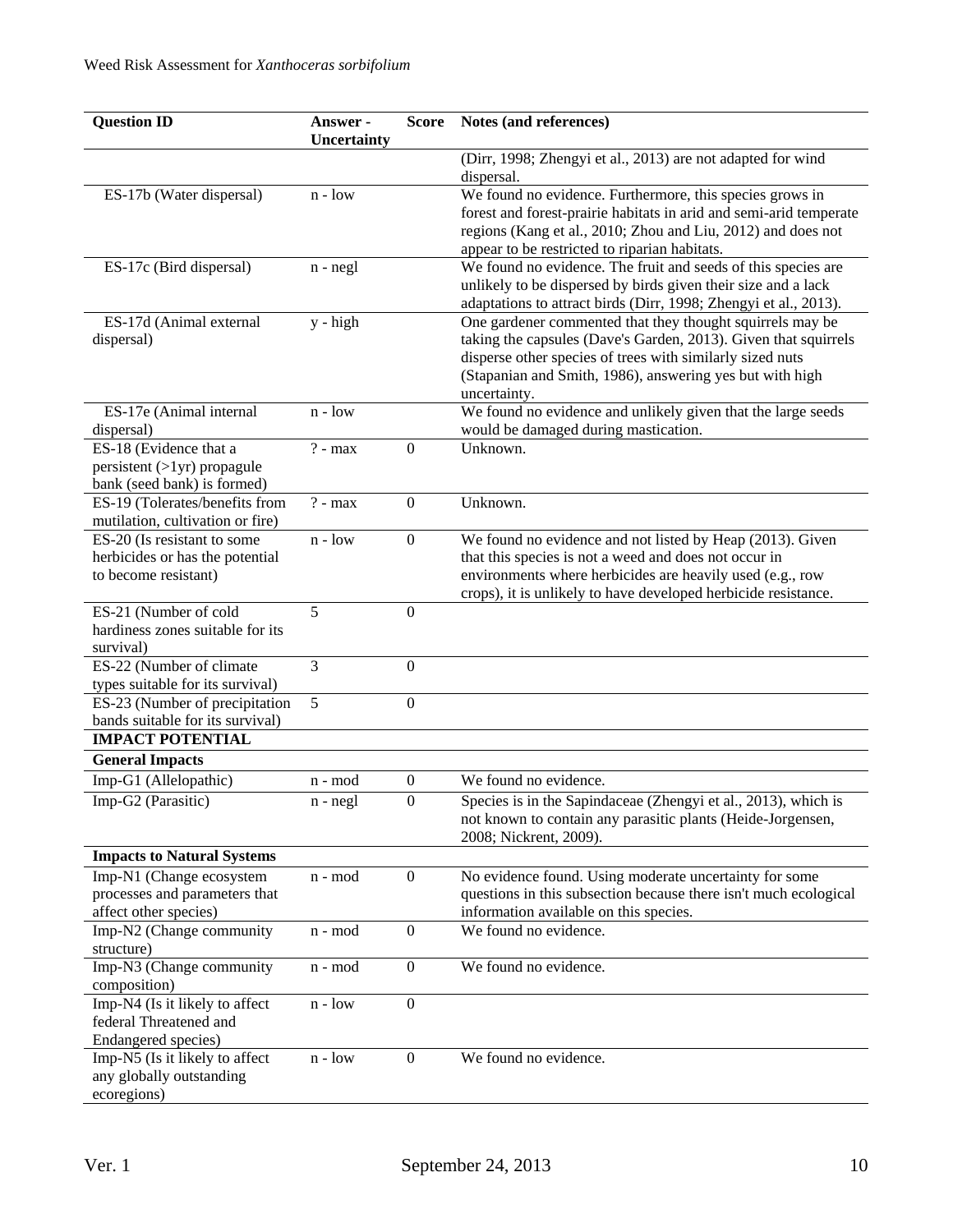| <b>Question ID</b>                                                  | Answer -<br>Uncertainty                   | <b>Score</b>     | Notes (and references)                                                                                                     |  |  |
|---------------------------------------------------------------------|-------------------------------------------|------------------|----------------------------------------------------------------------------------------------------------------------------|--|--|
| Imp-N6 (Weed status in natural                                      | $a - low$                                 | $\boldsymbol{0}$ | We found no evidence that this species is considered a weed.                                                               |  |  |
| systems)                                                            |                                           |                  | Alternate answers for the Monte Carlo simulation were both                                                                 |  |  |
| "b."<br>Impact to Anthropogenic Systems (cities, suburbs, roadways) |                                           |                  |                                                                                                                            |  |  |
| Imp-A1 (Impacts human                                               | $n - low$                                 | $\Omega$         | We found no evidence. Using low uncertainty for the questions                                                              |  |  |
| property, processes,                                                |                                           |                  | in this subsection because this species' behavior in cultivation is                                                        |  |  |
| civilization, or safety)                                            |                                           |                  | somewhat known.                                                                                                            |  |  |
| Imp-A2 (Changes or limits                                           | $n - low$                                 | $\mathbf{0}$     | We found no evidence.                                                                                                      |  |  |
| recreational use of an area)                                        |                                           |                  |                                                                                                                            |  |  |
| Imp-A3 (Outcompetes,                                                | $n - low$                                 | $\boldsymbol{0}$ | We found no evidence.                                                                                                      |  |  |
| replaces, or otherwise affects                                      |                                           |                  |                                                                                                                            |  |  |
| desirable plants and vegetation)                                    |                                           |                  |                                                                                                                            |  |  |
| Imp-A4 (Weed status in                                              | $a - low$                                 | $\boldsymbol{0}$ | No evidence found that this species is considered a weed.                                                                  |  |  |
| anthropogenic systems)                                              |                                           |                  | Alternate answers for the Monte Carlo simulation were both<br>"b."                                                         |  |  |
|                                                                     |                                           |                  | Impact to Production Systems (agriculture, nurseries, forest plantations, orchards, etc.)                                  |  |  |
| Imp-P1 (Reduces crop/product                                        | $n - low$                                 | $\theta$         | We found no evidence. Using low uncertainty for the questions                                                              |  |  |
| yield)                                                              |                                           |                  | in this subsection because this species seems unlikely to                                                                  |  |  |
|                                                                     |                                           |                  | become a production system weed.                                                                                           |  |  |
| Imp-P2 (Lowers commodity                                            | $n - low$                                 | $\boldsymbol{0}$ | We found no evidence.                                                                                                      |  |  |
| value)                                                              |                                           |                  |                                                                                                                            |  |  |
| Imp-P3 (Is it likely to impact                                      | $n - low$                                 | $\boldsymbol{0}$ | We found no evidence.                                                                                                      |  |  |
| trade)                                                              |                                           |                  |                                                                                                                            |  |  |
| Imp-P4 (Reduces the quality or                                      | $n - low$                                 | $\boldsymbol{0}$ | We found no evidence.                                                                                                      |  |  |
| availability of irrigation, or                                      |                                           |                  |                                                                                                                            |  |  |
| strongly competes with plants                                       |                                           |                  |                                                                                                                            |  |  |
| for water)                                                          |                                           |                  |                                                                                                                            |  |  |
| Imp-P5 (Toxic to animals,                                           | $n - low$                                 | $\boldsymbol{0}$ | We found no evidence.                                                                                                      |  |  |
| including livestock/range                                           |                                           |                  |                                                                                                                            |  |  |
| animals and poultry)                                                |                                           |                  |                                                                                                                            |  |  |
| Imp-P6 (Weed status in<br>production systems)                       | a - low                                   | $\boldsymbol{0}$ | We found no evidence that this species is considered a weed.<br>Alternate answers for the Monte Carlo simulation were both |  |  |
|                                                                     |                                           |                  | "b."                                                                                                                       |  |  |
| <b>GEOGRAPHIC POTENTIAL</b>                                         |                                           |                  | Unless otherwise indicated, the following evidence represents                                                              |  |  |
|                                                                     |                                           |                  | geographically referenced, point references obtained from the                                                              |  |  |
|                                                                     |                                           |                  | Global Biodiversity Information Facility (GBIF, 2013).                                                                     |  |  |
| <b>Plant cold hardiness zones</b>                                   |                                           |                  |                                                                                                                            |  |  |
| Geo-Z1 (Zone 1)                                                     | $n - negl$                                | N/A              | We found no evidence.                                                                                                      |  |  |
| Geo-Z2 (Zone 2)                                                     | $\operatorname{n}$ - $\operatorname{low}$ | N/A              | We found no evidence.                                                                                                      |  |  |
| Geo-Z3 (Zone 3)                                                     | $n - high$                                | N/A              | Hardy to zone $(3)4$ to $6(7)$ (Dirr, 1998). Because we found no                                                           |  |  |
|                                                                     |                                           |                  | other evidence and because plants may be grown in sheltered                                                                |  |  |
|                                                                     |                                           |                  | locations, we answered no with high uncertainty.                                                                           |  |  |
| Geo-Z4 (Zone 4)                                                     | y - mod                                   | N/A              | Growing well in Blair Nebraska where winter lows reach -25 to                                                              |  |  |
|                                                                     |                                           |                  | -30 °F (Dirr, 1998). Hardy to zone (3)4 to 6(7) (Dirr, 1998).                                                              |  |  |
|                                                                     |                                           |                  | Blooms in Zone 4 in South Dakota but experiences winter die-                                                               |  |  |
|                                                                     |                                           |                  | back (Anonymous, 2013).                                                                                                    |  |  |
| Geo-Z5 (Zone 5)                                                     | $y - low$                                 | N/A              | Regional occurrence in China (e.g., Nei Mongol, Hebei;                                                                     |  |  |
|                                                                     |                                           |                  | NGRP, 2013; Zhengyi et al., 2013). Hardy to zone (3)4 to 6(7)                                                              |  |  |
|                                                                     |                                           |                  | $({\text{Dirr}}, 1998 \#8256).$                                                                                            |  |  |
| Geo-Z6 (Zone 6)                                                     | y - negl                                  | N/A              | Two points in China (NGRP, 2013). Regional occurrence in                                                                   |  |  |
|                                                                     |                                           |                  | China (e.g., Shaanxi, Ningxia; NGRP, 2013; Zhengyi et al.,                                                                 |  |  |
|                                                                     |                                           |                  | 2013). Hardy to this zone ({Bailey, 1976 #6819}). Hardy to                                                                 |  |  |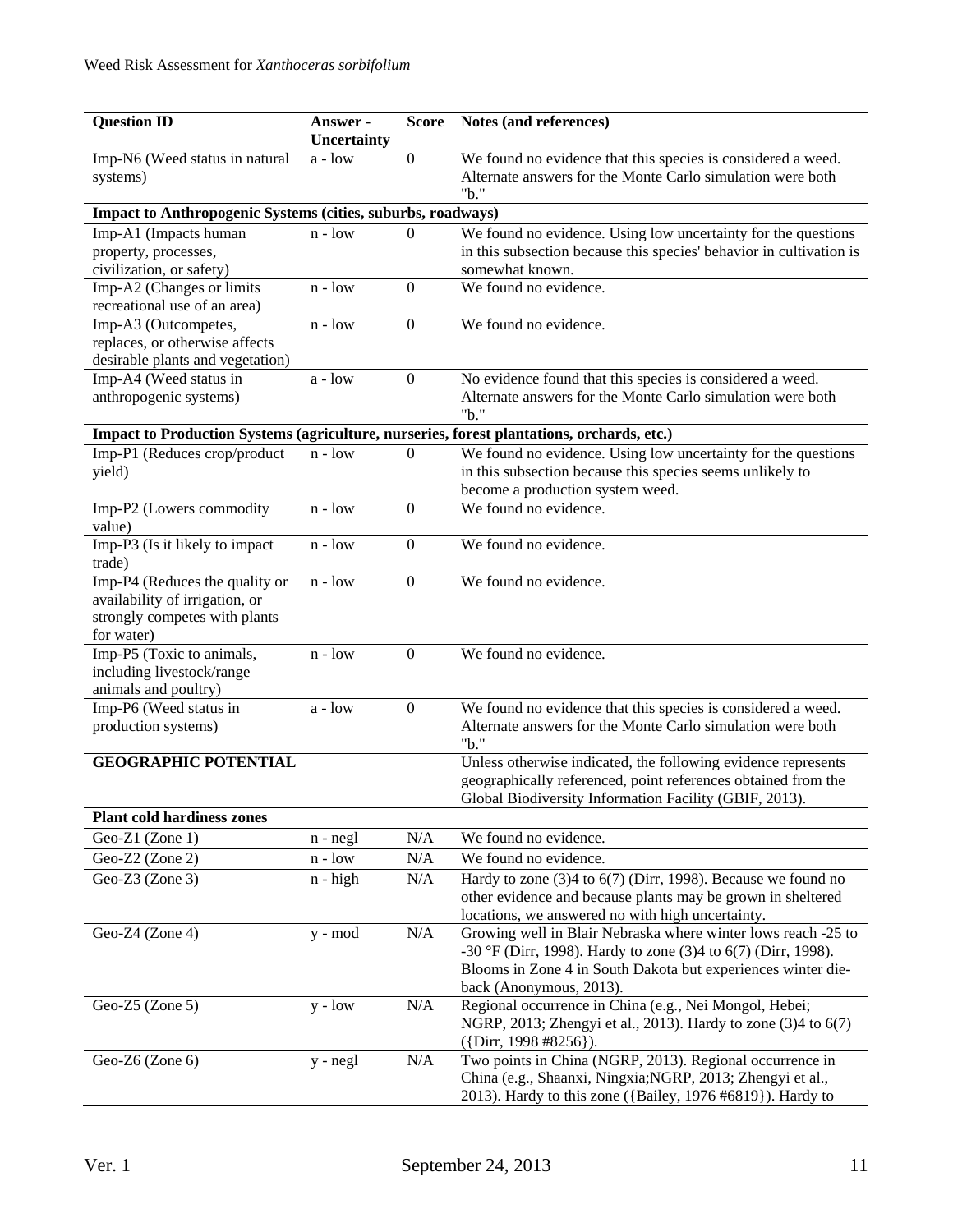| <b>Question ID</b>                   | Answer -<br>Uncertainty | <b>Score</b> | Notes (and references)                                                                                                                        |
|--------------------------------------|-------------------------|--------------|-----------------------------------------------------------------------------------------------------------------------------------------------|
|                                      |                         |              | zone (3)4 to 6(7) (Dirr, 1998).                                                                                                               |
| Geo-Z7 (Zone 7)                      | $y - low$               | N/A          | Regional occurrence in China (e.g., Shaanxi, Hebei; NGRP,<br>2013; Zhengyi et al., 2013). Hardy to zone (3)4 to 6(7) ({Dirr,<br>1998 #8256}). |
| Geo-Z8 (Zone 8)                      | y - high                | $\rm N/A$    | Regional occurrence in China (e.g., Henan; NGRP, 2013;<br>Zhengyi et al., 2013).                                                              |
| Geo-Z9 (Zone 9)                      | $n - high$              | N/A          | We found no evidence.                                                                                                                         |
| Geo-Z10 (Zone 10)                    | $n - negl$              | N/A          | We found no evidence.                                                                                                                         |
| Geo-Z11 (Zone 11)                    | $n - negl$              | N/A          | We found no evidence.                                                                                                                         |
| Geo-Z12 (Zone 12)                    | $n - negl$              | $\rm N/A$    | We found no evidence.                                                                                                                         |
| Geo-Z13 (Zone 13)                    | $n - negl$              | N/A          | We found no evidence.                                                                                                                         |
| Köppen-Geiger climate classes        |                         |              |                                                                                                                                               |
| Geo-C1 (Tropical rainforest)         | $n - negl$              | N/A          | We found no evidence.                                                                                                                         |
| Geo-C2 (Tropical savanna)            | $n - negl$              | N/A          | We found no evidence.                                                                                                                         |
| Geo-C3 (Steppe)                      | $y - low$               | N/A          | Regional occurrence in China (e.g., Nei Mongol, Ningxia;                                                                                      |
|                                      |                         |              | NGRP, 2013; Zhengyi et al., 2013).                                                                                                            |
| Geo-C4 (Desert)                      | $n - high$              | N/A          | Regional occurrence in China (e.g., Nei Mongol, Ningxia,<br>Gansu; NGRP, 2013; Zhengyi et al., 2013).                                         |
| Geo-C5 (Mediterranean)               | $n - low$               | N/A          | We found no evidence.                                                                                                                         |
| Geo-C6 (Humid subtropical)           | n - mod                 | N/A          | This species occurs in Henan Province China (NGRP, 2013;<br>Zhengyi et al., 2013).                                                            |
| Geo-C7 (Marine west coast)           | $n - low$               | $\rm N/A$    | We found no evidence.                                                                                                                         |
| Geo-C8 (Humid cont. warm             | $y - negl$              | N/A          | Two points in China (NGRP, 2013). Regional occurrence in                                                                                      |
| sum.)                                |                         |              | China (e.g., Shaanxi, Ningxia; NGRP, 2013; Zhengyi et al.,<br>2013).                                                                          |
| Geo-C9 (Humid cont. cool<br>sum.)    | $y - mod$               | $\rm N/A$    | Regional occurrence in China (e.g., Gansu, Ningxia, Shaanxi;<br>NGRP, 2013; Zhengyi et al., 2013).                                            |
| Geo-C10 (Subarctic)                  | $n - high$              | $\rm N/A$    | We found no evidence.                                                                                                                         |
| Geo-C11 (Tundra)                     | $n - low$               | $\rm N/A$    | We found no evidence.                                                                                                                         |
| Geo-C12 (Icecap)                     | n - negl                | N/A          | We found no evidence.                                                                                                                         |
| 10-inch precipitation bands          |                         |              |                                                                                                                                               |
| Geo-R1 (0-10 inches; 0-25 cm)        | $n - high$              | N/A          | Regional occurrence in China (e.g., Nei Mongol, Ningxia,<br>Gansu; NGRP, 2013; Zhengyi et al., 2013).                                         |
| Geo-R2 (10-20 inches; 25-51<br>cm)   | $y - negl$              | N/A          | One point in China (NGRP, 2013). Regional occurrence in<br>China (e.g., Hebei, Shaanxi; NGRP, 2013; Zhengyi et al.,<br>2013).                 |
| Geo-R3 (20-30 inches; 51-76<br>cm)   | $y - negl$              | N/A          | One point in China (NGRP, 2013). Regional occurrence in<br>China (e.g., Shandong, Henan, Shanxi; NGRP, 2013; Zhengyi<br>et al., 2013).        |
| Geo-R4 (30-40 inches; 76-102<br>cm)  | $y - low$               | N/A          | Regional occurrence in China (e.g., Gansu, Shanxi, Shandong;<br>NGRP, 2013; Zhengyi et al., 2013).                                            |
| Geo-R5 (40-50 inches; 102-127<br>cm) | $y - low$               | N/A          | Regional occurrence in South Korea (MBG, 2013).                                                                                               |
| Geo-R6 (50-60 inches; 127-152<br>cm) | $y - low$               | N/A          | Regional occurrence in South Korea (MBG, 2013).                                                                                               |
| Geo-R7 (60-70 inches; 152-178<br>cm) | $n - high$              | N/A          | We found no evidence.                                                                                                                         |
| Geo-R8 (70-80 inches; 178-203<br>cm) | $n - low$               | N/A          | We found no evidence.                                                                                                                         |
| Geo-R9 (80-90 inches; 203-229<br>cm) | $n - negl$              | N/A          | We found no evidence.                                                                                                                         |